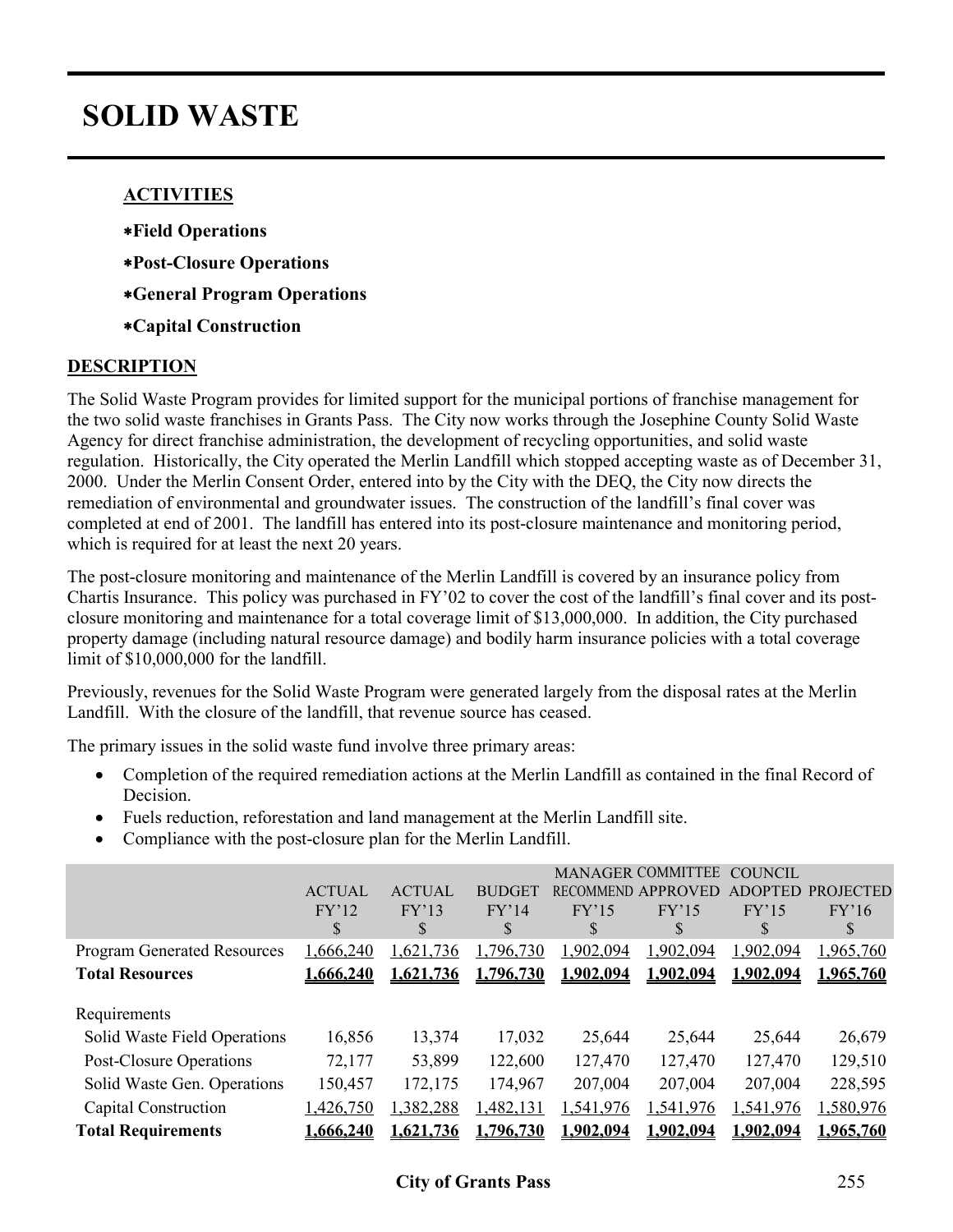# **Program: Utilities/Solid Waste – Solid Waste Program**

### *Mission Statement:*

*"The mission of the Solid Waste Program is to meet the area's current and future solid waste collection needs, protecting human health, welfare and the environment."* 

#### *Services Delivered:*

This activity meets the goals of the City of Grants Pass Strategic Plan by providing safe and efficient management of solid waste. Operational programs within this activity include management of franchise collection services for solid waste, environmental remediation at the Merlin Landfill, development of companion programs for recycling and hazardous waste collection, yard and leaf debris collection, administration of the open burning ordinance, and planning & development for future disposal opportunities. The program also previously accounted for a debt authorized to assist the Grants Pass/Josephine County Solid Waste Agency.

### *FY'15 Anticipated Accomplishments & Corresponding Council Goal - Strategic Plan Item:*

#### **Maintain, Operate, and Expand our Infrastructure to Meet Community Needs**

- The Merlin Landfill is a "closed" landfill. The final Record of Decision (ROD) required the construction of a municipal water line to supply residents adjacent to the landfill site and the acquisition of limited properties. Each of these activities continues to be managed through the capital appropriation for remediation.
- The solid waste program will remain responsible for assuring the ongoing monitoring of the closed Merlin Landfill. The ongoing monitoring requirements are all reimbursed by the insurance policy; however, the program must assure all required actions are completed, including ongoing groundwater monitoring, maintenance of the final cover and the completion of all required remediation activities.

#### **Preserve and Enjoy our Natural Resources**

• Program will invest in the continued creation of a reforested site. The existing forested property is under a program for fuels reduction for fire management.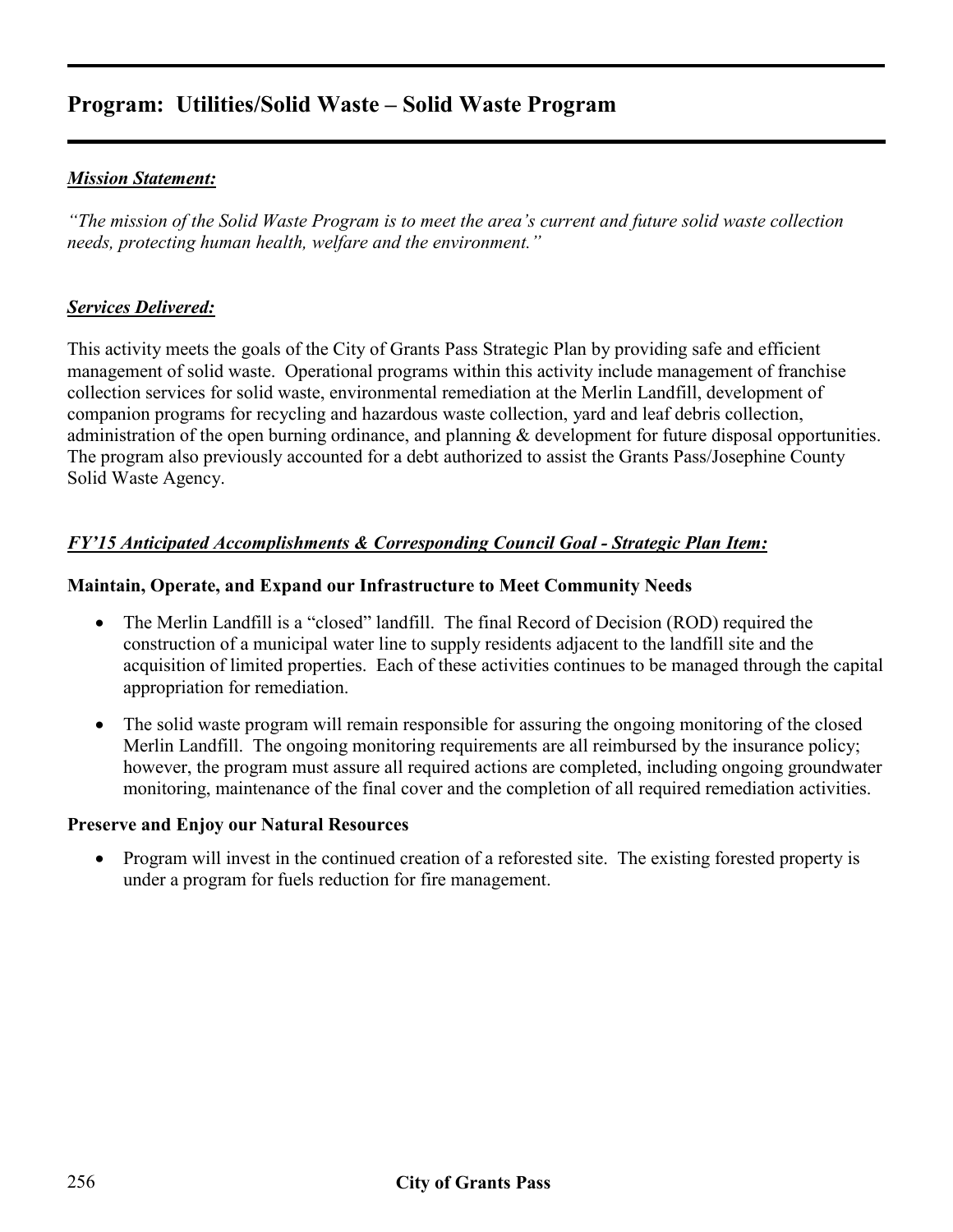# **Program: Utilities/Solid Waste – Solid Waste Program**

|                                                       |                              |                              | <b>Program Financial Summary</b>       |                       |                                                               |                                                 |                                           |
|-------------------------------------------------------|------------------------------|------------------------------|----------------------------------------|-----------------------|---------------------------------------------------------------|-------------------------------------------------|-------------------------------------------|
| Resources                                             | <b>ACTUAL</b><br>FY'12<br>\$ | <b>ACTUAL</b><br>FY'13<br>\$ | <b>BUDGET</b><br>FY'14<br>$\mathbb{S}$ | FY'15<br>$\mathbb{S}$ | <b>MANAGER COMMITTEE</b><br>RECOMMEND APPROVED<br>FY'15<br>\$ | <b>COUNCIL</b><br><b>ADOPTED</b><br>FY'15<br>\$ | <b>PROJECTED</b><br>FY'16<br>$\mathbb{S}$ |
| <b>Beginning Balance</b>                              | 104,442                      | 112,483                      | 156,549                                | 187,406               | 187,406                                                       | 187,406                                         | 204,424                                   |
| <b>Current Resources</b><br><b>Activity Generated</b> |                              |                              |                                        |                       |                                                               |                                                 |                                           |
| <b>Burn Permits</b>                                   | 2,830                        | 2,580                        | 2,500                                  | 2,500                 | 2,500                                                         | 2,500                                           | 2,500                                     |
| Landfill Fees                                         | 105,031                      | 90,187                       | 122,600                                | 127,470               | 127,470                                                       | 127,470                                         | 129,510                                   |
| Solid Waste Agency                                    | 11,000                       | 11,000                       | 11,750                                 | 15,000                | 15,000                                                        | 15,000                                          | 15,500                                    |
| Interest                                              | 587                          | 653                          | 600                                    | 650                   | 650                                                           | 650                                             | 650                                       |
| Transfers                                             | $\boldsymbol{0}$             | 5,000                        | 5,000                                  | 5,000                 | 5,000                                                         | 5,000                                           | 5,000                                     |
| Other Revenue                                         | 15,600                       | 17,545                       | 15,600                                 | 22,092                | 22,092                                                        | 22,092                                          | 27,200                                    |
| Capital Construction                                  | 1,426,750                    | 1,382,288                    | 1,482,131                              | 1,541,976             | 1,541,976                                                     | 1,541,976                                       | 1,580,976                                 |
| <b>Total Current Revenues</b>                         | 1,561,798                    | 1,509,253                    | 1,640,181                              | 1,714,688             | 1,714,688                                                     | 1,714,688                                       | 1,761,336                                 |
| <b>Total Resources</b>                                | 1,666,240                    | 1.621.736                    | 1.796.730                              | <u>1.902.094</u>      | 1,902,094                                                     | 1.902.094                                       | 1,965,760                                 |

|                              |               |               |                  |                  | <b>MANAGER COMMITTEE</b> | <b>COUNCIL</b>   |                  |
|------------------------------|---------------|---------------|------------------|------------------|--------------------------|------------------|------------------|
|                              | <b>ACTUAL</b> | <b>ACTUAL</b> | <b>BUDGET</b>    | <b>RECOMMEND</b> | <b>APPROVED</b>          | ADOPTED          | <b>PROJECTED</b> |
| Requirements                 | FY'12         | FY'13         | FY'14            | FY'15            | FY'15                    | FY'15            | FY'16            |
|                              | S             | \$            | \$               | \$               | \$                       | \$               | S                |
|                              |               |               |                  |                  |                          |                  |                  |
| <b>Field Operations</b>      | 16,856        | 13,374        | 17,032           | 25,644           | 25,644                   | 25,644           | 26,679           |
| Post Closure Operations      | 98,605        | 101,053       | 111,350          | 115,820          | 115,820                  | 115,820          | 117,730          |
| Capital Construction         | 1,402,750     | 1,353,288     | 1,453,131        | 1,512,976        | 1,512,976                | 1,512,976        | 1,551,976        |
| <b>Indirect Charges</b>      | 11,546        | 11,442        | 13,100           | 14,230           | 14,230                   | 14,230           | 14,520           |
| <b>Transfers Out</b>         | 24,000        | 29,000        | 29,000           | 29,000           | 29,000                   | 29,000           | 29,000           |
| <b>Subtotal Expenditures</b> | 1,553,757     | 1,508,157     | 1,623,613        | 1,697,670        | 1,697,670                | 1,697,670        | 1,739,905        |
|                              |               |               |                  |                  |                          |                  |                  |
| Contingency                  | $\theta$      | $\mathbf{0}$  | 173,117          | 204,424          | 204,424                  | 204,424          | 225,855          |
| <b>Ending Balance</b>        | 12,483        | 113,579       | $\boldsymbol{0}$ | 0                | 0                        | 0                | $\theta$         |
|                              |               |               |                  |                  |                          |                  |                  |
| <b>Total Requirements</b>    | 1.666.240     | 1,621,736     | 1.796.730        | 1.902.094        | 1.902.094                | <u>1.902.094</u> | 1.965.760        |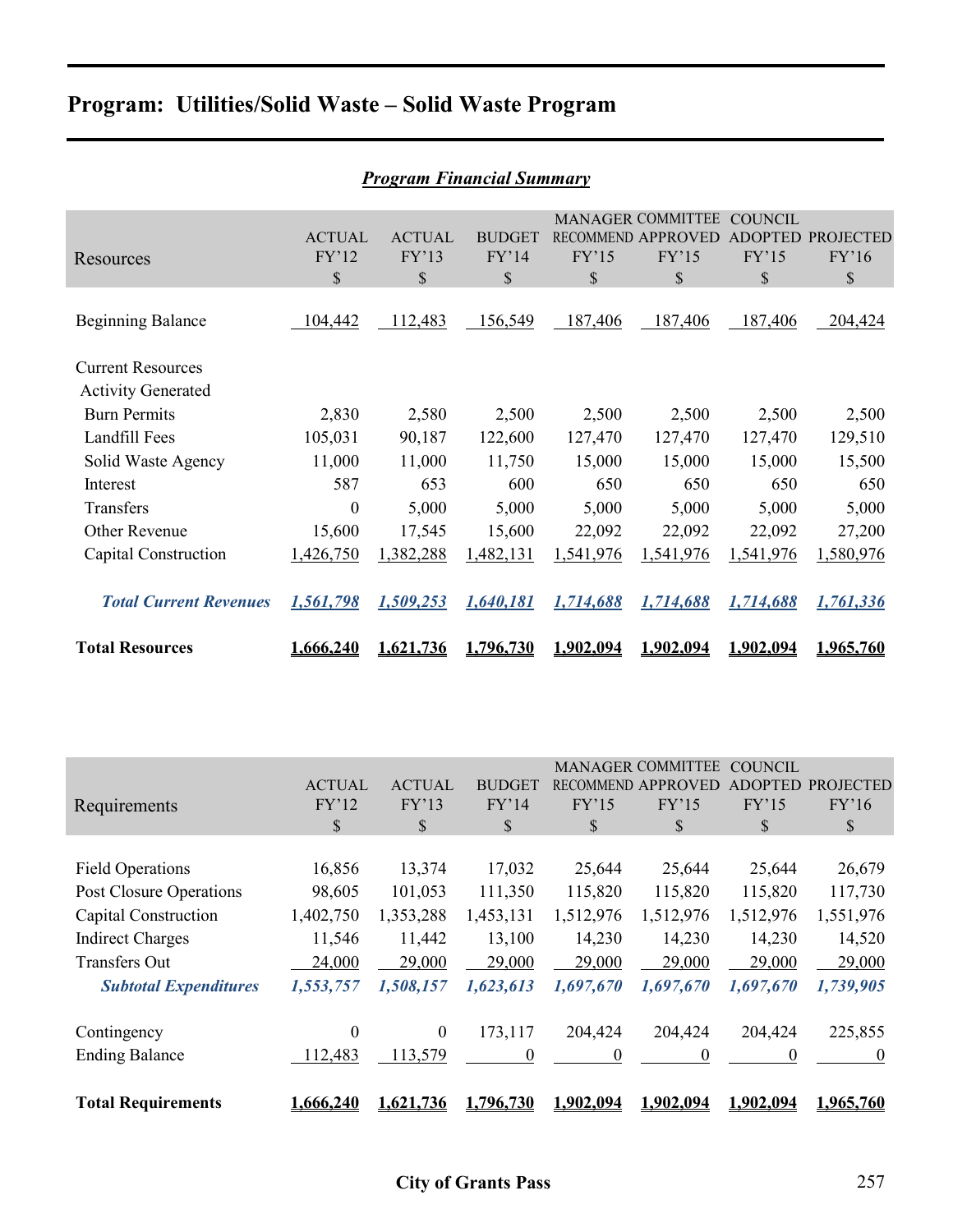# **Program: Utilities/Solid Waste – Field Operations**

# *Services Delivered:*

The activity provides for safe and efficient management of the City of Grants Pass's portion of solid waste disposal, collection, and alternatives to disposal. The primary activities are those associated with management of the solid waste collection franchises, management of the landfill post-closure maintenance and monitoring, the oversight of work necessary on the remediation, and the administration of the limited open burning ordinance. The solid waste franchise agreements, now administered by the Josephine County-City of Grants Pass Solid Waste Agency, have placed the following responsibilities on the solid waste haulers: operation of the transfer station and reload station, specialty waste streams (such as household hazardous waste, etc.), recycling, and the spring and fall leaf collection.

## *FY'15 Anticipated Accomplishments & Corresponding Council Goal - Strategic Plan Item:*

### **Provide Cooperative, Shared Leadership Involving Council, Staff and Community**

### **Objective 4: Ensure efficiency and effectiveness in City operations**

• The activity provides for the use of contracted technical and engineering consulting services to support activities for the solid waste program, and activities at and around the landfill not considered part of post-closure maintenance and monitoring. It also provides for maintenance of properties adjacent to the landfill, secured by the City, in order to create the necessary buffer zone and to maintain access to our monitoring wells located on the properties.

### *Budget Highlights:*

The FY'15 budget reflects revenues from the beginning balance, management fees to the City of Grants Pass for Public Works administrative personnel from the Josephine County / Grants Pass Solid Waste Agency, the transfer station and former JO-GRO™ facility leases, interest on those funds, and burn permits. This activity provides for solid waste activities not associated with the landfill property itself, contracted professional services, and a contingency.

#### *FY'14 Activity Review:*

The Merlin Landfill is in the post-closure period. The City and County created the Josephine County-City of Grants Pass Solid Waste Agency to oversee the solid waste program throughout the County and City, and the City issued debt to support the solid waste post-closure activities at the Marlsan Landfill. The City issued debt for the Marlsan Landfill was paid in full in FY'10.



## **FY'14 Budget Allocations**

# 258 **City of Grants Pass**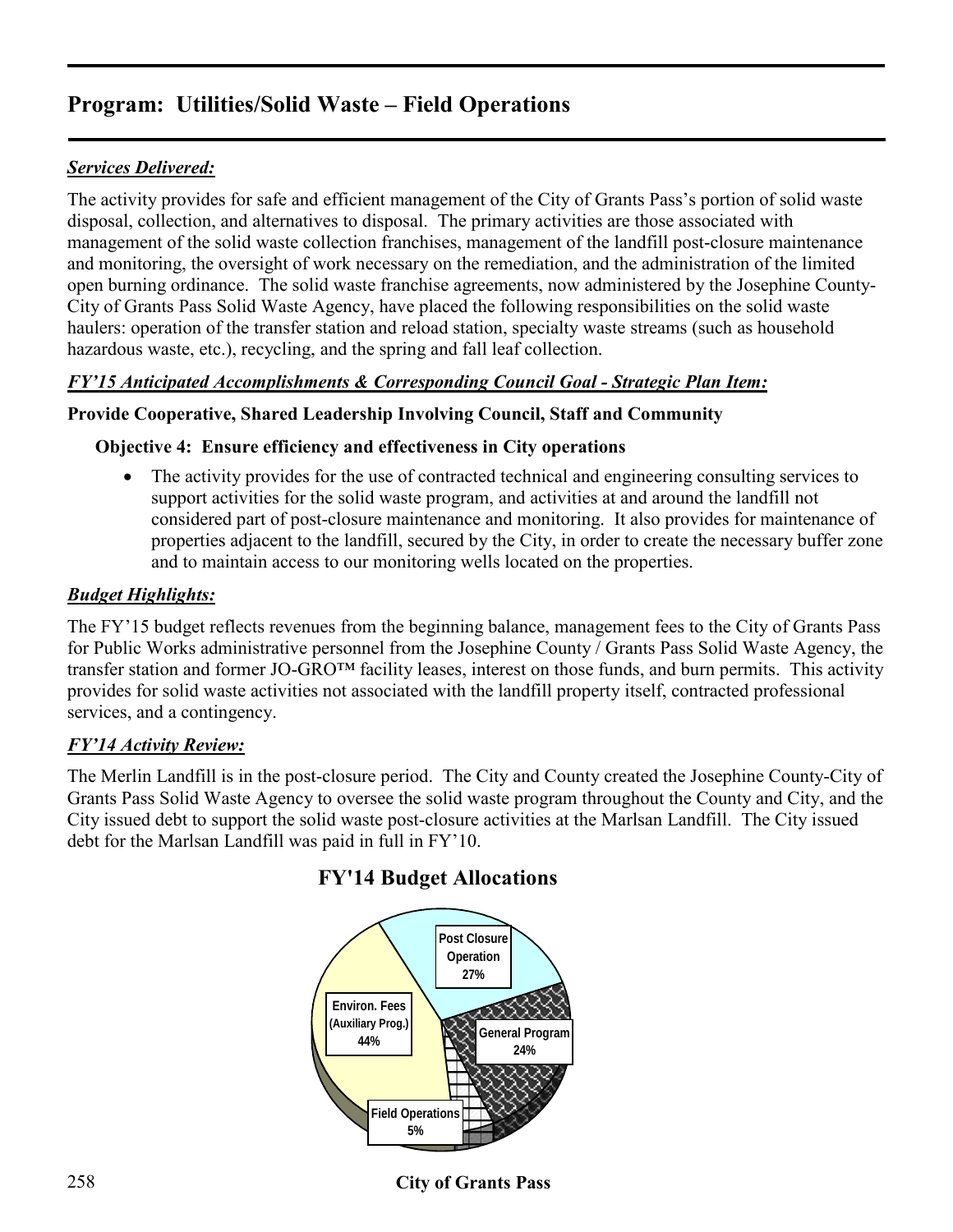# **Program: Utilities/Solid Waste – Field Operations**

| <b>Financial Summary</b>  |                |               |               |          |                          |                |                  |  |  |
|---------------------------|----------------|---------------|---------------|----------|--------------------------|----------------|------------------|--|--|
|                           |                |               |               |          | <b>MANAGER COMMITTEE</b> | <b>COUNCIL</b> |                  |  |  |
|                           | <b>ACTUAL</b>  | <b>ACTUAL</b> | <b>BUDGET</b> |          | RECOMMEND APPROVED       | <b>ADOPTED</b> | <b>PROJECTED</b> |  |  |
| Requirements              | FY'12          | FY'13         | FY'14         | FY'15    | FY'15                    | FY'15          | FY'16            |  |  |
|                           | \$             | \$            | \$            | S        | \$                       | S              | \$               |  |  |
|                           |                |               |               |          |                          |                |                  |  |  |
| <b>Personnel Services</b> | 9,883          | 10,052        | 11,090        | 18,440   | 18,440                   | 18,440         | 19,470           |  |  |
| Materials & Supplies      | 51             | 143           | 320           | 420      | 420                      | 420            | 370              |  |  |
| Contractual/Prof Services | 3,380          | 2,315         | 4,650         | 5,854    | 5,854                    | 5,854          | 5,909            |  |  |
| Direct Charges            | 3,542          | 864           | 882           | 930      | 930                      | 930            | 930              |  |  |
| Capital Outlay            | $\overline{0}$ | $\theta$      | 90            | $\theta$ | $\theta$                 | $\theta$       | $\boldsymbol{0}$ |  |  |
|                           |                |               |               |          |                          |                |                  |  |  |
| <b>Total Requirements</b> | 16,856         | 13,374        | 17.032        | 25,644   | 25.644                   | 25,644         | 26,679           |  |  |

#### *Financial Summary*

# *Personnel*

|                                                                                        | <b>BUDGET</b><br>FY'12<br># | <b>BUDGET</b><br>FY'13<br># | <b>BUDGET</b><br>FY'14<br># | FY'15<br># | MANAGER COMMITTEE COUNCIL<br>RECOMMEND APPROVED<br>FY'15<br># | FY'15<br># | ADOPTED PROJECTED<br>FY'16<br># |
|----------------------------------------------------------------------------------------|-----------------------------|-----------------------------|-----------------------------|------------|---------------------------------------------------------------|------------|---------------------------------|
| <b>Public Works Director</b><br>From: Water Treatment<br>Department Support Technician | 0.05                        | 0.05                        | 0.05                        | 0.08       | 0.08                                                          | 0.08       | 0.08                            |
| From: Water Treatment                                                                  | 0.05                        | 0.05                        | 0.05                        | 0.08       | 0.08                                                          | 0.08       | 0.08                            |
| <b>Total Positions</b>                                                                 | 0.10                        | 0.10                        | 0.10                        | 0.16       | 0.16                                                          | 0.16       | 0.16                            |

### *Capital Outlay/By Item*

| Computer                    | 90 |  |   |
|-----------------------------|----|--|---|
| <b>Total Capital Outlay</b> |    |  | 0 |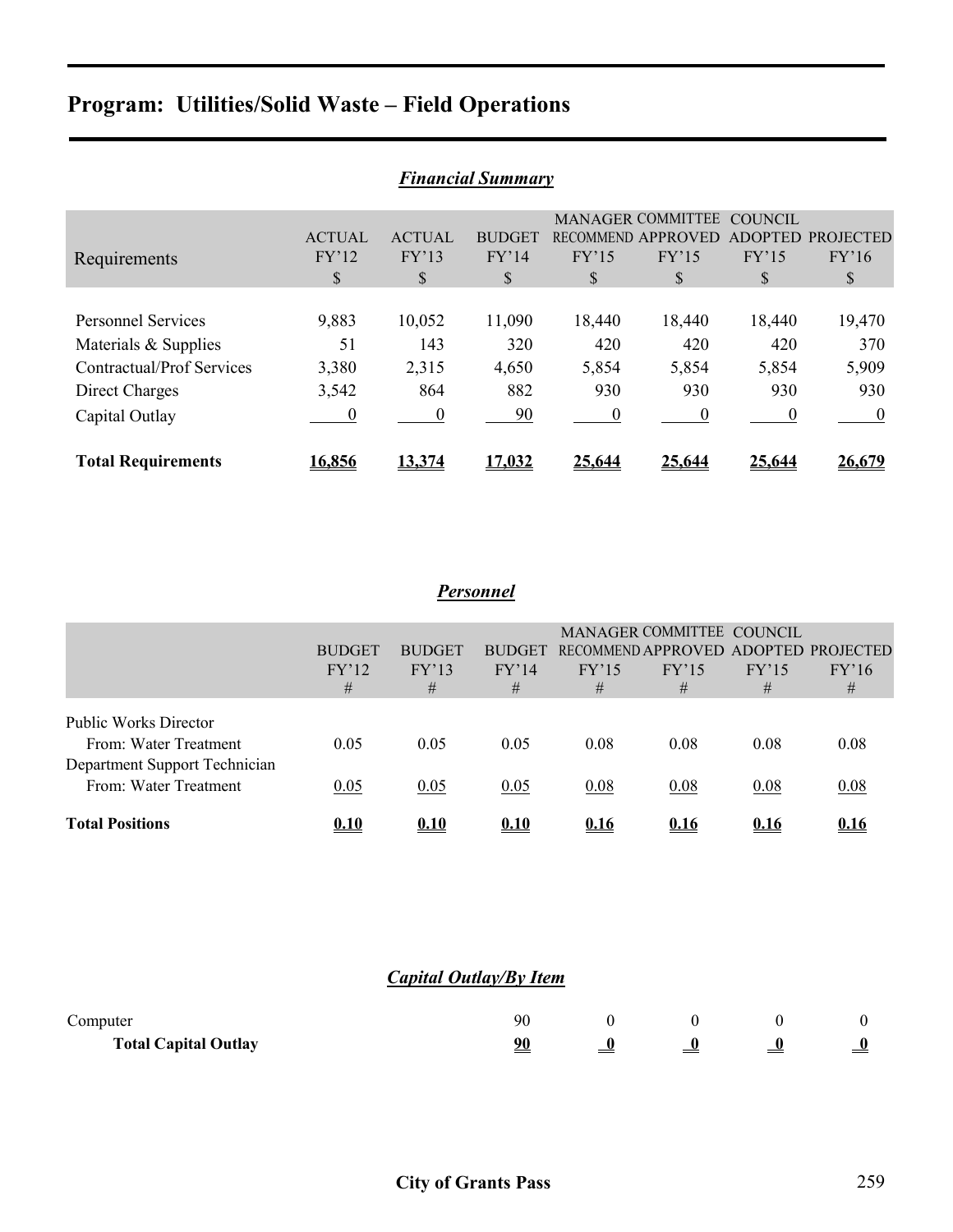# **Program: Utilities/Solid Waste – Post Closure Operations**

## *Services Delivered:*

This activity provides for the post-closure maintenance and monitoring of the Merlin Landfill and the costs reimbursed by Chartis Insurance. Activities include maintenance and monitoring of the final cover, gas collection system, leachate collection and hauling, storm water system, groundwater monitoring, and permit compliance.

### *FY'15 Anticipated Accomplishments & Corresponding Council Goal - Strategic Plan Item:*

#### **Provide Cooperative, Shared Leadership Involving Council, Staff and Community**

#### **Objective 4: Ensure efficiency and effectiveness in City operations**

• Public Works staff from the Water Restoration Plant, and Water Distribution and Wastewater Collection Division will complete the majority of the activities, with major contracts in place for groundwater analysis and reporting.

#### *Budget Highlights:*

The costs reflect the monitoring and maintenance of the landfill to be reimbursed by Chartis, plus a contingency for any unexpected costs.

#### *FY'14 Activity Review:*

The Merlin Landfill's final cover, groundwater, storm water and gas collection system operation were monitored through this period. All of the monitoring and sample collection responsibilities are performed by staff personnel to insure the quality of continued operations.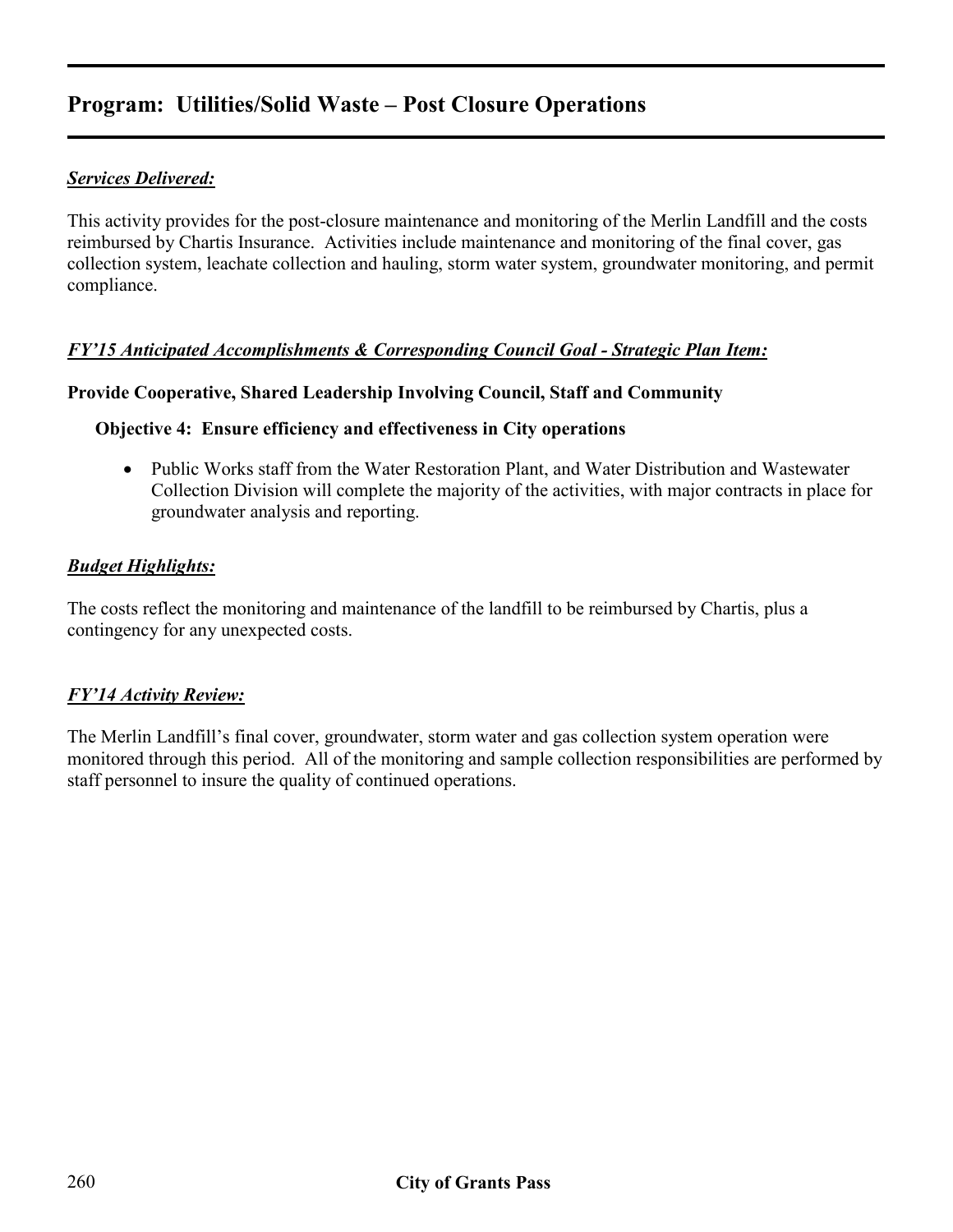# **Program: Utilities/Solid Waste – Post Closure Operations**

| <b>Financial Summary</b>         |               |               |                  |                  |                          |                |                  |  |  |
|----------------------------------|---------------|---------------|------------------|------------------|--------------------------|----------------|------------------|--|--|
|                                  |               |               |                  |                  | <b>MANAGER COMMITTEE</b> | <b>COUNCIL</b> |                  |  |  |
|                                  | <b>ACTUAL</b> | <b>ACTUAL</b> | <b>BUDGET</b>    | <b>RECOMMEND</b> | <b>APPROVED</b>          | <b>ADOPTED</b> | <b>PROJECTED</b> |  |  |
| Requirements                     | FY'12         | FY'13         | FY'14            | FY'15            | FY'15                    | FY'15          | FY'16            |  |  |
|                                  | \$            | \$            | \$               | \$               | \$                       | \$             | \$               |  |  |
|                                  |               |               |                  |                  |                          |                |                  |  |  |
| Materials & Supplies             | 272           | 1,246         | 6,000            | 6,000            | 6,000                    | 6,000          | 6,000            |  |  |
| <b>Contractual/Prof Services</b> | 78,676        | 57,480        | 77,650           | 79,420           | 79,420                   | 79,420         | 80,730           |  |  |
| Direct Charges                   | 19,657        | 28,879        | 27,700           | 30,400           | 30,400                   | 30,400         | 31,000           |  |  |
| Capital Outlay                   | $\Omega$      | 13,448        | $\theta$         | $\theta$         | $\Omega$                 | 0              | $\theta$         |  |  |
| <b>Indirect Charges</b>          | 9,860         | 10,105        | 11,250           | 11,650           | 11,650                   | 11,650         | 11,780           |  |  |
| <b>Subtotal Expenditures</b>     | 108,465       | 111,158       | 122,600          | 127,470          | 127,470                  | 127,470        | 129,510          |  |  |
|                                  |               |               |                  |                  |                          |                |                  |  |  |
| <b>Ending Balance</b>            | (36, 288)     | (57,259)      | $\boldsymbol{0}$ | $\Omega$         | $\theta$                 | $\Omega$       | $\theta$         |  |  |
|                                  |               |               |                  |                  |                          |                |                  |  |  |
| <b>Total Requirements</b>        | <u> 2,177</u> | 53,899        | 122,600          | 127,470          | 127,470                  | 127,470        | 129,510          |  |  |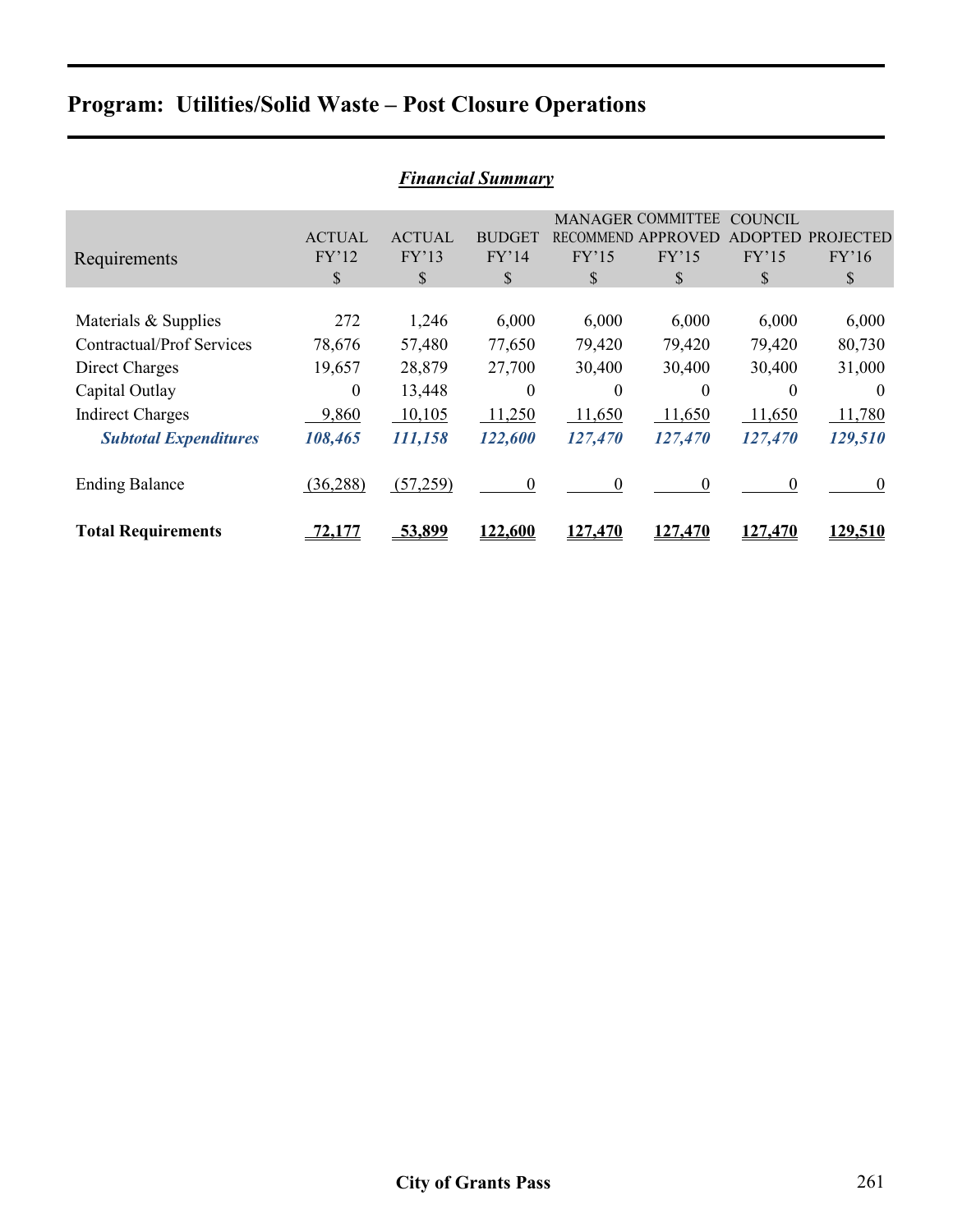# **Program: Utilities/Solid Waste – General Program Operations**

## *Services Delivered:*

This activity provides for expense which is not directly allocated to the field operations for solid waste or for the post closure activities. The contingency is appropriated in this activity.

### *Financial Summary*

| Requirements                                            | <b>ACTUAL</b><br>FY'12<br>\$ | <b>ACTUAL</b><br>FY'13<br>\$ | <b>BUDGET</b><br>FY'14<br>\$ | FY'15<br>S     | <b>MANAGER COMMITTEE</b><br><b>RECOMMEND APPROVED</b><br>FY'15<br>\$ | COUNCIL<br><b>ADOPTED</b><br>FY'15<br>\$ | <b>PROJECTED</b><br>FY'16<br>\$ |
|---------------------------------------------------------|------------------------------|------------------------------|------------------------------|----------------|----------------------------------------------------------------------|------------------------------------------|---------------------------------|
| <b>Indirect Charges</b><br><b>Subtotal Expenditures</b> | ,686<br>1,686                | 1,337<br>1,337               | 1,850<br>1,850               | 2,580<br>2,580 | 2,580<br>2,580                                                       | 2,580<br>2,580                           | 2,740<br>2,740                  |
| Contingencies<br><b>Ending Balance</b>                  | $\theta$<br>148,771          | $\boldsymbol{0}$<br>170,838  | 173,117<br>$\boldsymbol{0}$  | 204,424<br>0   | 204,424<br>$\overline{0}$                                            | 204,424<br>$\theta$                      | 225,855                         |
| <b>Total Requirements</b>                               | <u>150,457</u>               | 172,175                      | 174,967                      | 207,004        | 207,004                                                              | 207,004                                  | 228,595                         |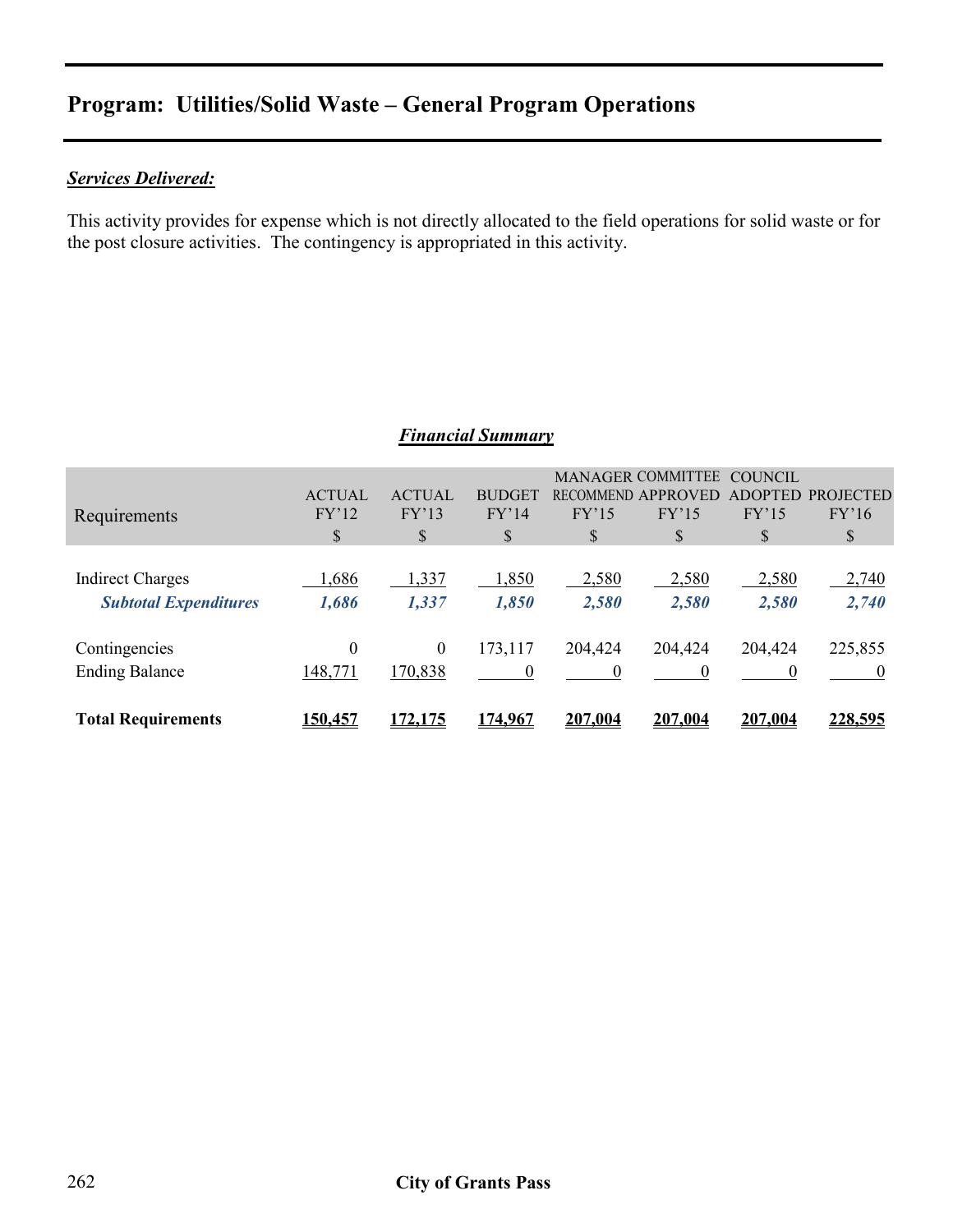# **Program: Utilities/Solid Waste – Capital Construction**

## *Services Delivered:*

This activity provides for the planning, engineering and construction of solid waste facilities.

#### *FY'15 Anticipated Accomplishments & Corresponding Council Goal - Strategic Plan Item:*

#### **Maintain, Operate and Expand Our Infrastructure to Meet Community Needs**

• This fiscal year staff will continue to implement the Record of Decision (ROD) and continue to monitor the remediation programs.

### *Budget Highlights:*

The project listing shows resources across the columns. Columns show the "Actual resources through FY'13"; the re-assessed resource needs of projects using current data for the "Revised FY'14" column, guiding our "Recommended FY'15" and resources estimated "Through FY'15". We have "Future Years" and "Total Project" columns for each project. Refer to the Capital Budget Book for more information on individual projects.

The individual project pages describe the project, the need, future and ongoing costs, and the total project cost. The tables show when and where the money is budgeted to come from and the expenses incurred and budgeted to incur through completion.

## *FY'14 Activity Review:*

Continued implementation of the ROD and monitoring of the remediation programs.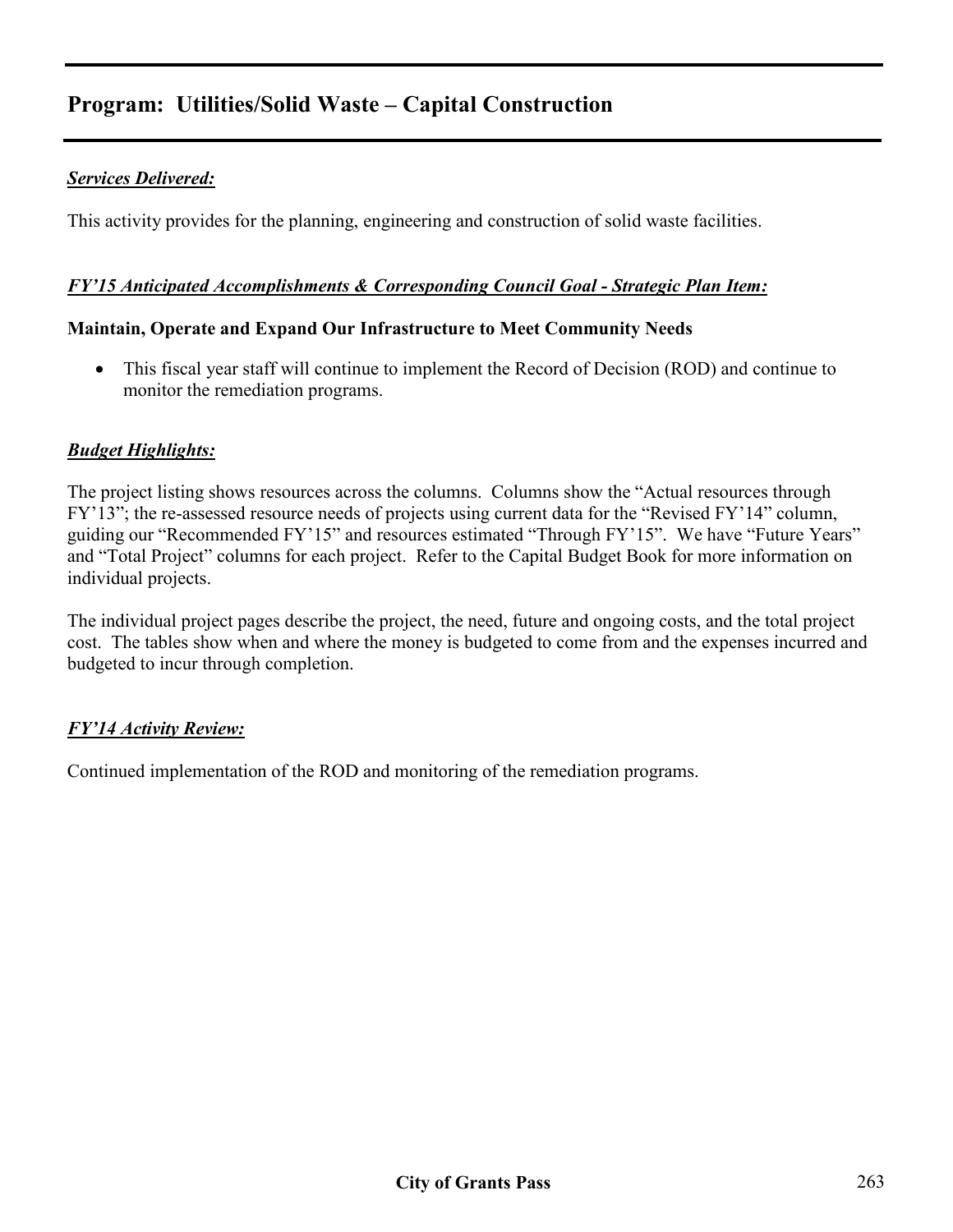# **Program: Utilities/Solid Waste – Capital Construction**

|               |                            | Actual<br><b>Through</b><br>FY'13 | <b>Revised</b><br>FY'14 | <b>Adopted</b><br>FY'15 | <b>Total</b><br><b>Through</b><br>FY'15 | <b>Future</b><br>Years | <b>Total</b><br>Project |
|---------------|----------------------------|-----------------------------------|-------------------------|-------------------------|-----------------------------------------|------------------------|-------------------------|
|               |                            |                                   |                         |                         |                                         |                        |                         |
| <b>LA0000</b> | Miscellaneous Projects     | 2,359,911                         | $\theta$                | $\overline{0}$          | 2,359,911                               | 540,000                | 2,899,911               |
| LA2640        | Remediation                | 3,033,646                         | $\boldsymbol{0}$        | 250,000                 | 3,283,646                               | $\mathbf{0}$           | 3,283,646               |
| LA4490        | Melson Lot Line Adjustment | 20,000                            | $\theta$                | $\theta$                | 20,000                                  | $\overline{0}$         | 20,000                  |
| LA4691        | Clean Up Program           | 925,919                           | 218,000                 | (87,000)                | 1,056,919                               | 398,200                | 1,455,119               |
|               | <b>Total Projects</b>      | 6,339,476                         | 218,000                 | 163,000                 | 6,720,476                               | 938,200                | <u>7,658,676</u>        |

## *ACTIVE CAPITAL PROJECT RESOURCES*

#### *ACTIVE CAPITAL PROJECT SUMMARIES FOR FY'15*

|        |                            | <b>Adopted</b><br>FY'15<br><b>Beginning</b><br>Fund<br><b>Balance</b> | <b>Adopted</b><br>FY'15<br><b>Revenue</b> | <b>Adopted</b><br>FY'15<br>Capital<br>Outlay | <b>Adopted</b><br>FY'15<br><b>Transfers</b> | <b>Adopted</b><br>FY'15<br>Appropriated<br>Fund<br><b>Balance</b> |
|--------|----------------------------|-----------------------------------------------------------------------|-------------------------------------------|----------------------------------------------|---------------------------------------------|-------------------------------------------------------------------|
| LA0000 | Miscellaneous Projects     | 305,696                                                               | 0                                         | $\theta$                                     | $\theta$                                    | 305,696                                                           |
| LA2640 | Remediation                | 157,970                                                               | 250,000                                   | 95,000                                       | 5,000                                       | 307,970                                                           |
| LA4490 | Melson Lot Line Adjustment | 0                                                                     | $\theta$                                  | $\theta$                                     | $\theta$                                    | $\theta$                                                          |
| LA4691 | Clean Up Program           | 915,310                                                               | (87,000)                                  | $\theta$                                     | 24,000                                      | 804,310                                                           |
|        | <b>Total Projects</b>      | 1,378,976                                                             | 163.000                                   | 95,000                                       | 29,000                                      | 1,417,976                                                         |

This is a summary sheet of all the Capital Projects that are discussed in detail in the Capital Budget book.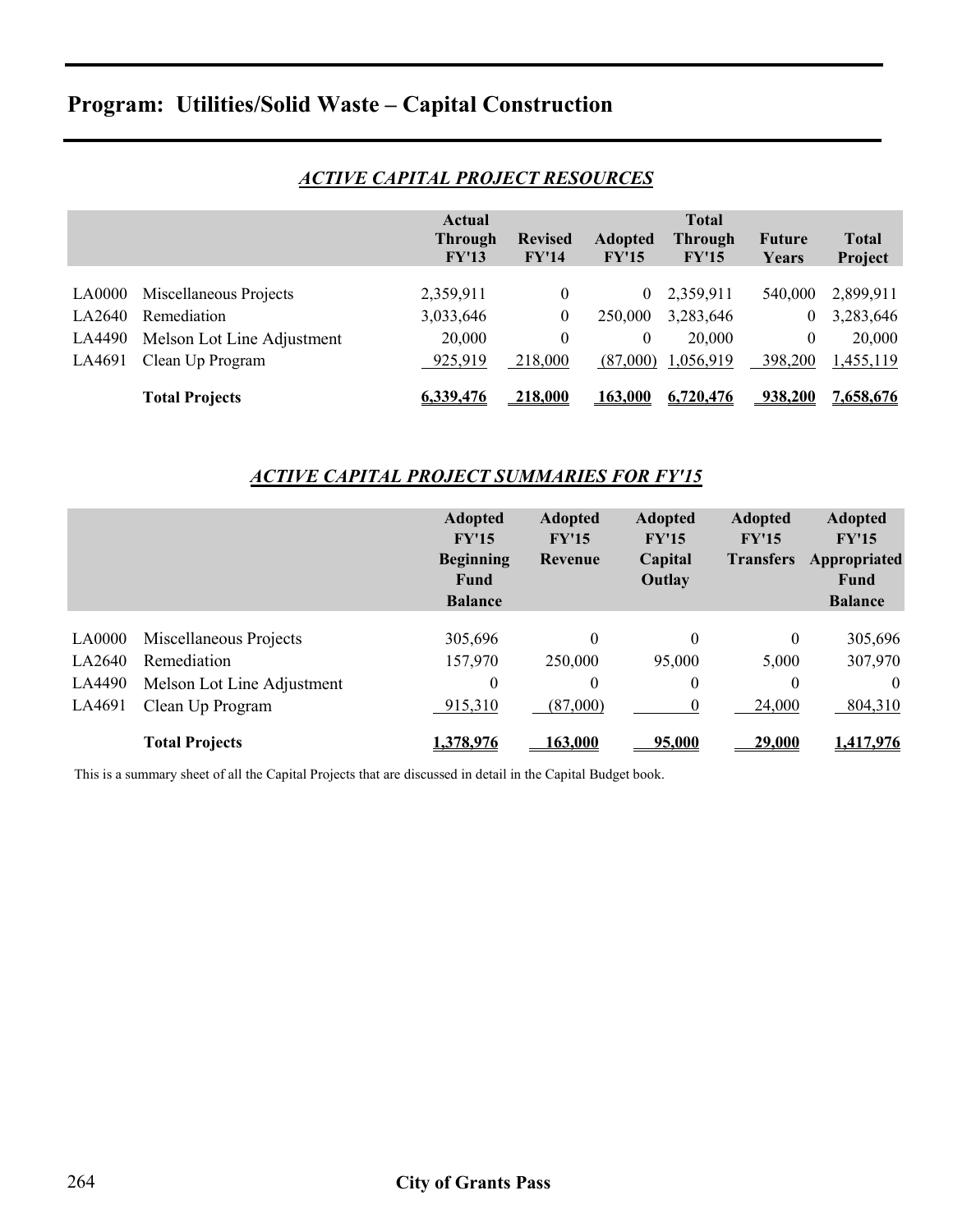# **Program: Utilities/Solid Waste – Capital Construction**

|                                                                                                                                                 |                                                   |                                                   | <b>Financial Summary</b>                           |                                                   |                                                                |                                                   |                                                   |
|-------------------------------------------------------------------------------------------------------------------------------------------------|---------------------------------------------------|---------------------------------------------------|----------------------------------------------------|---------------------------------------------------|----------------------------------------------------------------|---------------------------------------------------|---------------------------------------------------|
|                                                                                                                                                 | <b>ACTUAL</b><br>FY'12<br>\$                      | <b>ACTUAL</b><br>FY'13<br>\$                      | <b>BUDGET</b><br>FY'14<br>$\mathbb{S}$             | FY'15<br>\$                                       | MANAGER COMMITTEE COUNCIL<br>RECOMMEND APPROVED<br>FY'15<br>\$ | FY'15<br>\$                                       | <b>ADOPTED PROJECTED</b><br>FY'16<br>\$           |
| <b>Beginning Fund Balance</b>                                                                                                                   | 1,307,704                                         | 1,168,131                                         | 1,264,131                                          | 1,378,976                                         | 1,378,976                                                      | 1,378,976                                         | 1,417,976                                         |
| <b>Resources</b>                                                                                                                                |                                                   |                                                   |                                                    |                                                   |                                                                |                                                   |                                                   |
| <b>Investment Interest</b><br><b>Interfund Interest Repayment</b><br>Loan Repayments<br><b>Total Current Revenues</b><br><b>Total Resources</b> | 7,675<br>7,571<br>103,800<br>119,046<br>1,426,750 | 6,568<br>7,589<br>200,000<br>214,157<br>1,382,288 | 10,000<br>8,000<br>200,000<br>218,000<br>1,482,131 | 6,500<br>6,500<br>150,000<br>163,000<br>1,541,976 | 6,500<br>6,500<br>150,000<br>163,000<br>1,541,976              | 6,500<br>6,500<br>150,000<br>163,000<br>1,541,976 | 6,500<br>6,500<br>150,000<br>163,000<br>1,580,976 |
| <b>Requirements</b>                                                                                                                             |                                                   |                                                   |                                                    |                                                   |                                                                |                                                   |                                                   |
| Capital Outlay<br><b>Transfers Out</b><br><b>Subtotal Expenditures</b>                                                                          | 234,619<br>24,000<br>258,619                      | 76,534<br>29,000<br>105,534                       | 75,000<br>29,000<br>104,000                        | 95,000<br>29,000<br>124,000                       | 95,000<br>29,000<br>124,000                                    | 95,000<br>29,000<br>124,000                       | 95,000<br>29,000<br>124,000                       |
| <b>Appropriated Fund Balance</b>                                                                                                                | 1,168,131                                         | 1,276,754                                         | 1,378,131                                          | 1,417,976                                         | 1,417,976                                                      | 1,417,976                                         | 1,456,976                                         |
| <b>Total Requirements</b>                                                                                                                       | 1,426,750                                         | 1,382,288                                         | 1,482,131                                          | 1,541,976                                         | 1,541,976                                                      | 1,541,976                                         | 1,580,976                                         |